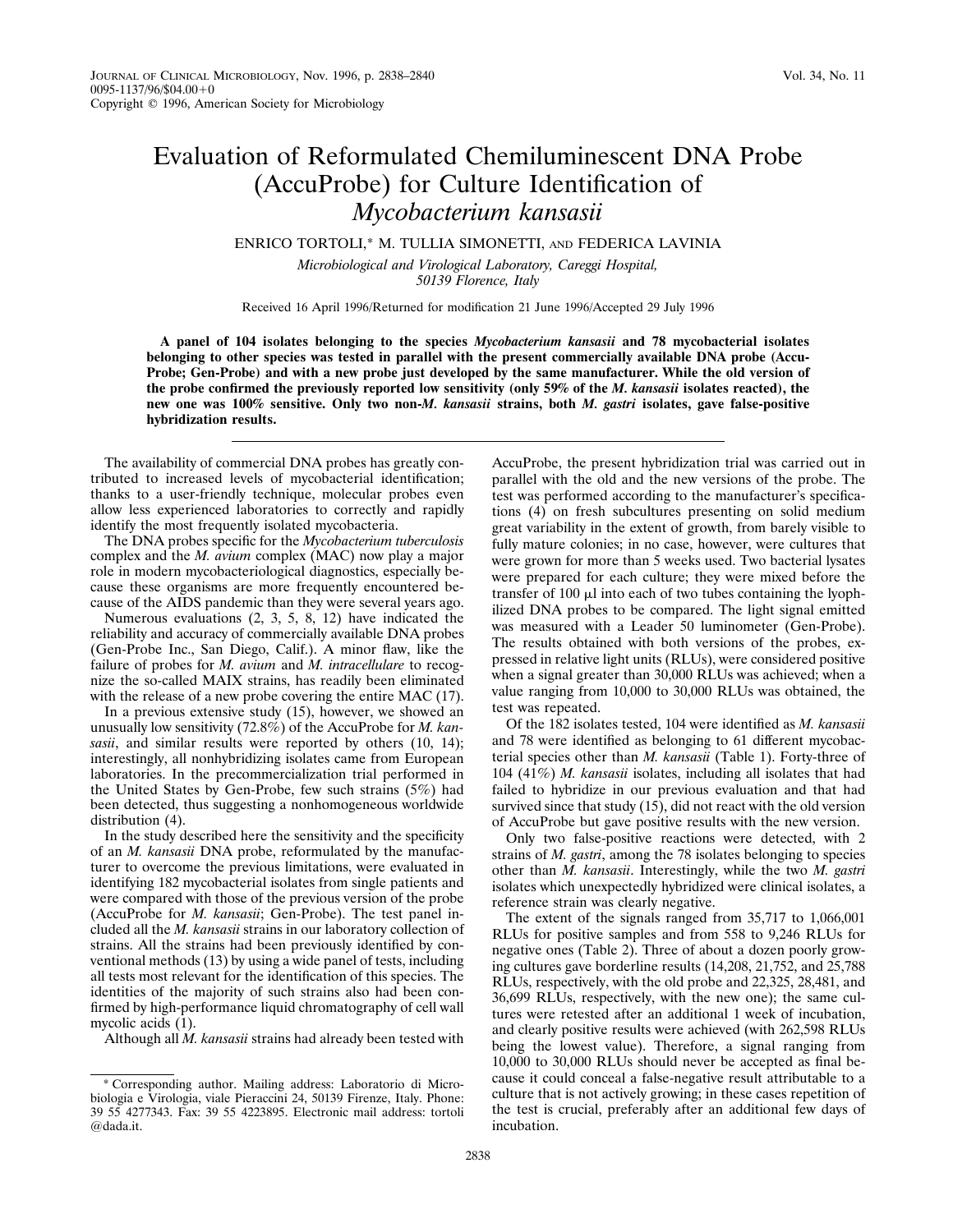TABLE 1. Mycobacteria tested

| Species<br>(no. of isolates) <sup><i>a</i></sup> | Source<br>(no. of isolates) $\delta$ | Reference <sup>c</sup> |
|--------------------------------------------------|--------------------------------------|------------------------|
| <b>MAIX</b>                                      | C                                    |                        |
| M. abscessus                                     | С                                    |                        |
| M. agri                                          | R                                    | ATCC 27406             |
| M. aichiense                                     | R                                    | <b>NCTC 10820</b>      |
| M. alvei                                         | R                                    | CIP 103464             |
| M. asiaticum                                     | С                                    |                        |
| M. aurum                                         | R                                    | ATCC 23366             |
| M. austroafricanum                               | R                                    | <b>ATCC 33464</b>      |
| <i>M. avium</i> (4)                              | С                                    |                        |
| M. bovis                                         | С                                    |                        |
| M. bovis BCG                                     | С                                    |                        |
| M. branderi                                      | R                                    | ATCC 51789             |
| M. brumae                                        | R                                    | CIP 103465             |
| M. celatum                                       | С                                    |                        |
| M. chelonae (2)                                  | С                                    |                        |
| M. chitae                                        | R                                    | ATCC 19627             |
| M. chlorophenolicum                              | R                                    | CIP 104189             |
| M. chubuense                                     | R<br>С                               | <b>NCTC 10819</b>      |
| M. conspicuum                                    | R                                    | <b>ATCC 19340</b>      |
| M. diernhoferi<br>M. duvalii                     | R                                    | NCTC 358               |
| $M.$ fallax $(2)$                                | C(1), R(1)                           | CIP 8139               |
| M. farcinogenes                                  | R                                    | <b>NCTC 10955</b>      |
| M. flavescens                                    | С                                    |                        |
| M. fortuitum                                     | С                                    |                        |
| M. gadium                                        | R                                    | <b>ATCC 27726</b>      |
| <i>M. gastri</i> (3)                             | C(2), R(1)                           | <b>ATCC 15754</b>      |
| M. genavense                                     | С                                    |                        |
| M. gilvum                                        | R                                    | <b>NCTC 10742</b>      |
| M. gordonae (4)                                  | С                                    |                        |
| M. haemophilum                                   | R                                    | ATCC 29548             |
| M. interjectum                                   | $\mathsf{C}$                         |                        |
| M. intermedium                                   | R                                    | <b>DSM 44049</b>       |
| M. intracellulare (2)                            | С                                    |                        |
| M. kansasii (104)                                | C (92), E (12)                       |                        |
| M. komossense                                    | R                                    | ATCC 33013             |
| M. lentiflavum                                   | C                                    |                        |
| M. malmoense                                     | С<br>C                               |                        |
| M. marinum (2)<br>M. mucogenicum                 | $\mathsf{C}$                         |                        |
| M. neoaurum                                      | R                                    | ATCC 25795             |
| M. nonchromogenicum                              | С                                    |                        |
| M. obuense                                       | R                                    | <b>NCTC 10778</b>      |
| M. parafortuitum                                 | R                                    | <b>ATCC 19686</b>      |
| M. paratuberculosis                              | R                                    | ATCC 3493              |
| M. porcinum                                      | R                                    | ATCC 33776             |
| M. poriferae                                     | R                                    | ATCC 35087             |
| M. pulveris                                      | С                                    |                        |
| M. rhodesiae                                     | R                                    | <b>NCTC 10779</b>      |
| M. scrofulaceum                                  | C                                    |                        |
| M. senegalense                                   | R                                    | <b>NCTC 10956</b>      |
| M. shimoidei                                     | C                                    |                        |
| M. simiae                                        | $\mathcal{C}$                        |                        |
| M. smegmatis                                     | C                                    |                        |
| M. sphagni                                       | R                                    | <b>ATCC 33027</b>      |
| M. szulgai                                       | R                                    | <b>NCTC 10831</b>      |
| M. thermoresistibile                             | R                                    | <b>ATCC 19527</b>      |
| $M.$ terrae $(3)$                                | С                                    |                        |
| M. tokaiense                                     | R                                    | <b>NCTC 10821</b>      |
| M. triviale                                      | R                                    | ATCC 23292             |
| M. tuberculosis (4)                              | С<br>C                               |                        |
| М. хепорі                                        |                                      |                        |

*<sup>a</sup>* One isolate of each species was tested unless stated otherwise.

*b* C, clinical; E, environmental; R, reference strain. All isolates were from the indicated source unless indicated otherwise.

<sup>c</sup> ATCC, American Type Culture Collection; CIP, Collection de l'Institut Pasteur; DSM, Deutsche Sammlung von Mikroorganismen und Zellkulturen; NCTC, National Collection of Type Cultures.

| TABLE 2. Chemiluminescent hybridization signals of two versions |                                                                       |  |  |
|-----------------------------------------------------------------|-----------------------------------------------------------------------|--|--|
|                                                                 | of <i>M. kansasii</i> DNA probes with different mycobacterial species |  |  |

| <b>Species</b>                                    | RLU (avg $\pm$ SD [range]) <sup>a</sup> |                                              |  |  |
|---------------------------------------------------|-----------------------------------------|----------------------------------------------|--|--|
| (no. of isolates)                                 | Old probe                               | New probe                                    |  |  |
| M. kansasii positive with                         | $425,032 \pm 199,302$                   | $602,984 \pm 277,390$                        |  |  |
| both probes $(61)^b$<br>M. kansasii positive only | $(35,717-677,210)$<br>$1,235 \pm 2,116$ | $(52,057-1,066,001)$<br>$174,134 \pm 72,475$ |  |  |
| with new probe $(43)$                             | $(558 - 14, 246)$                       | $(35,841 - 270,848)$                         |  |  |
| M. gastri $(2)^c$                                 | 8,923-11,376                            | 82,742-102,839                               |  |  |
| Mycobacteria other than                           | $1,008 \pm 309$                         | $1,753 \pm 471$                              |  |  |
| M. kansasii $(76)^d$                              | $(701 - 2,881)$                         | $(288 - 3, 561)$                             |  |  |

*<sup>a</sup>* The cutoff was 30,000 RLUs.

*b* Data for three isolates which gave borderline RLUs on initial testing are from repeat tests.

Data indicate the actual range of values obtained.

*<sup>d</sup>* Including the nonhybridizing isolate of *M. gastri.*

In all instances the signal given by the revised probe was superior to that given by the previous version.

The present study demonstrates the excellent sensitivity (100%) and the good specificity (97%) of the reformulated AccuProbe for *M. kansasii*. Unchanged remains the clear-cut distinction of positive and negative results, with a mean positive hybridization signal being about 200 times that of a negative one.

The replacement of the previous probe with the new probe will thus improve the reliability of identification of this species and will perhaps suggest an apparent increase in its prevalence because of the isolation of those isolates which are missed by laboratories which base the identification of mycobacteria only on DNA probe hybridization.

*M. kansasii* is a potentially pathogenic species most frequently involved in pulmonary tuberculosis-like infections in nonimmunocompromised patients (18); moreover, it ranks third, behind *M. tuberculosis* and MAC, as a cause of disseminated infection in AIDS patients (6); its susceptibility to the majority of antituberculosis drugs, however, makes infections with this organism treatable  $(7, 11)$ . The presence of different genotypes (19) and of at least two biotypes (16) within the species *M. kansasii* has been reported; a distinction of the clinical significance between such types has not been proven, but a distinction is suggested by our finding of a high degree of prevalence, of the biotype which failed hybridization with AccuProbe, among the isolates of *M. kansasii* obtained from AIDS patients (16).

The identification of 100% of the strains belonging to this species is therefore important, and thus, the improvements to the original probe that have resulted in the DNA probe assessed in the present study appear significant.

The discrepant reactions achieved with two of three *M. gastri* strains remains unexplained. The behavior of such strains with the old probe is peculiar; both strains consistently gave high but clearly negative results (11,376 and 8,923 RLUs, respectively, and, after repetition, 22,046 and 22,521 RLUs, respectively). *M. kansasii* and *M. gastri* share an identical signature sequence within the hypervariable regions of 16S rRNA (9), but the nonhomogeneous behaviors of different *M. gastri* isolates does not seem to support the hypothesis that the new probe is aimed at that region (the manufacturer does not declare the target of the new probe).

The rarity of *M. gastri* isolation (in recent years we detected only one such strain among more than 1,000 mycobacteria other than *M. tuberculosis*, and only a second isolate was obtained from other laboratories) and the easy distinction be